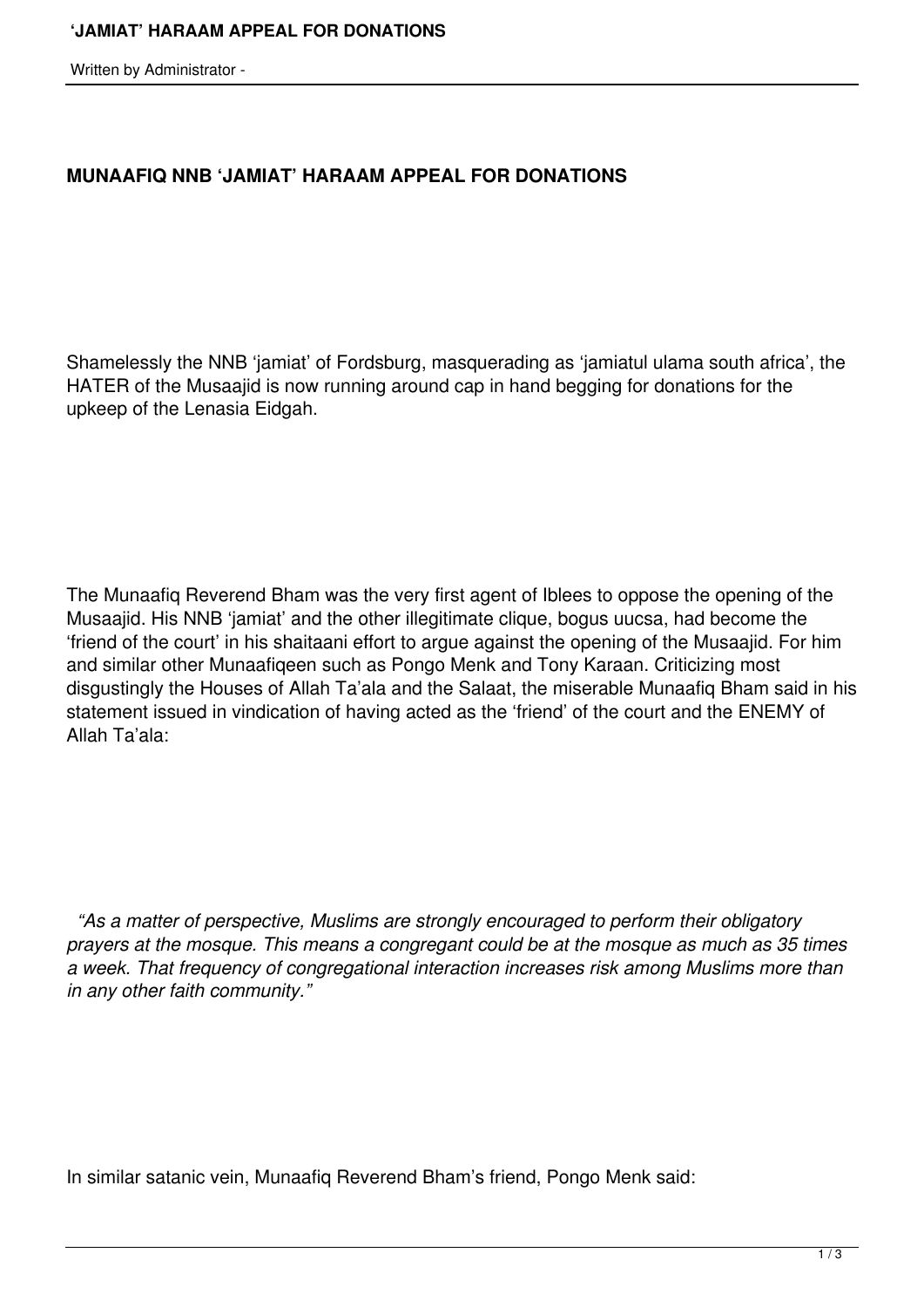Written by Administrator -

*"We are telling you from now, you know the musjid is one of the super spreaders (of the covid disease) simply because we go down in sujood. When you are down in sujood, you breathe in the carpet. That carpet for the next nine to fourteen days anyone who comes down there when you are gone, in the sense that the chances of you catching it up are almost 80 percent. Look at that."*

Although the grammatical construction of this filthy diatribe against Allah's Houses is atrocious, the message conveyed by the Pongo is quite clear, namely, the Musaajid are super spreaders of the disease, and that the best loved position, viz. the Sajdah, is the worst spreader of the disease. These rats and munaafiqeen believe in this satanism of the atheists despite the fact that Rasulullah (Sallallahu alayhi wasallam) said that Allah Ta'ala diverts calamities from the Musaajid.

Allah Ta'ala has commanded this 35 times a week frequency to the Musjid for every Muslim male. Despite conceding this Fardh fact, the miserable agent of Iblees damns the Houses of Allah Ta'ala by describing it as the worst spreader of the disease, more than even the idolatrous temples of the Hindus.

The Munaafiq had openly displayed his aversion for the Musaajid opening, but now he and his cohorts are begging the community for money. It is not permissible to contribute funds to these fiends of Allah Ta'ala who had acted as the friend of the court in their satanic endeavour to have the ban on Musjid closure retained.